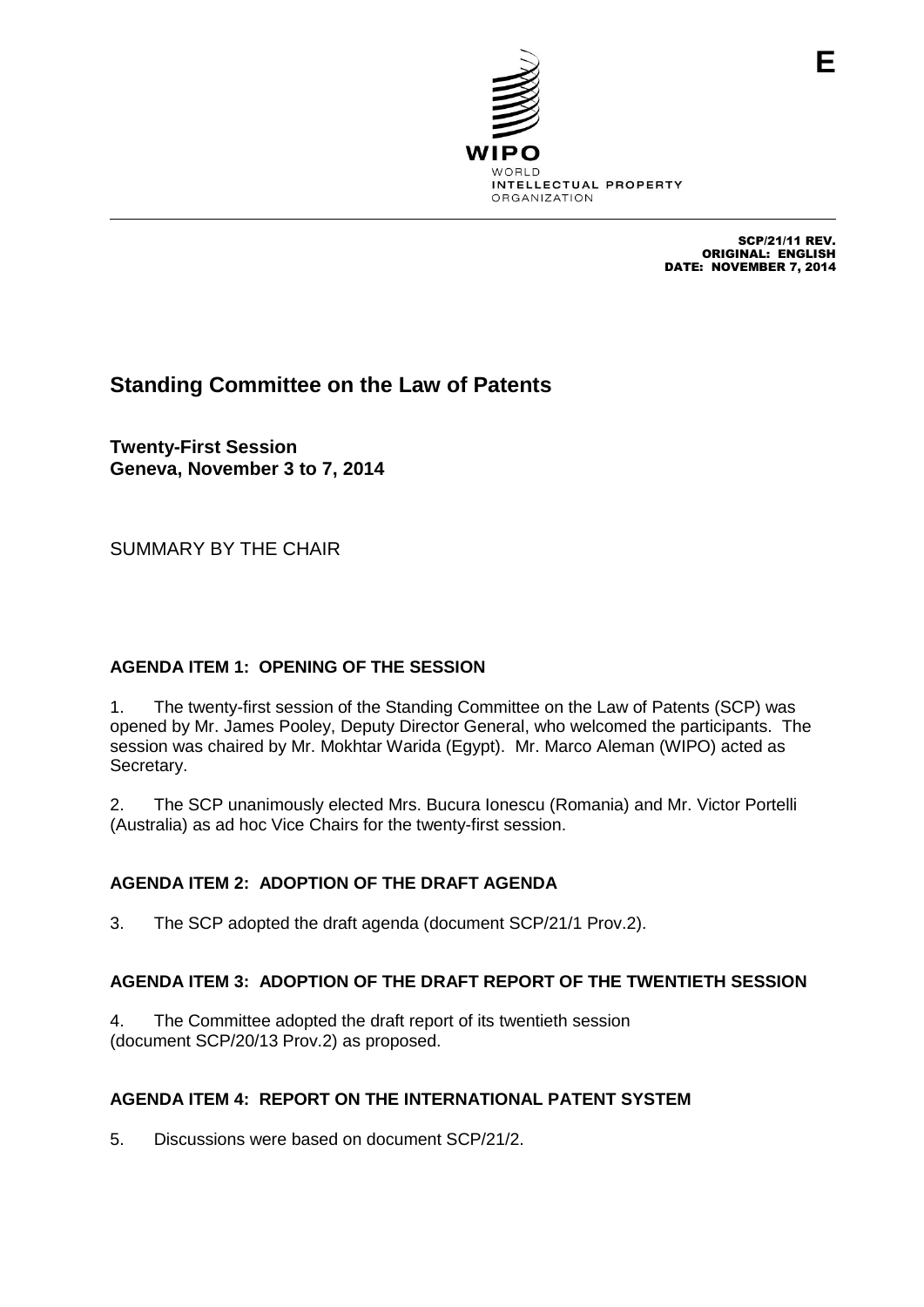6. The SCP agreed that the information concerning certain aspects of national/regional patent laws [http://www.wipo.int/scp/en/annex\_ii.html] would be updated based on input received from Member States.

### **AGENDA ITEM 5: EXCEPTIONS AND LIMITATIONS TO PATENT RIGHTS**

7. Discussions were based on documents SCP/14/7, SCP/19/6 and SCP/21/3 to 7.

8. A Seminar on Exceptions and Limitations to Patent Rights was held during the twenty-first session of the SCP. The Seminar addressed the following four exceptions and limitations: (i) acts for obtaining regulatory approval from authorities; (ii) exhaustion of patent rights; (iii) compulsory licensing and/or government use; and (iv) exceptions and limitations relating to farmers' and/or breeders' use of patented inventions. It consisted of the following three segments:

(i) a presentation of documents SCP/21/3 to 7 by the Secretariat;

(ii) presentations by the Chief Economist of WIPO, Ms. Margaret K. Kyle, Professor, MINES ParisTech, France, and Ms. Jayashree Watal, Counsellor, Intellectual Property Division, World Trade Organization, Switzerland on, *inter alia*, the effectiveness of exceptions and limitations when addressing developing concerns and how national capacities affect the use of exceptions and limitations; and

(iii) presentations by Member States of case studies on implementation of the above exceptions and limitations.

9. Delegations shared their experiences in implementing the exceptions and limitations, and discussed their challenges and solutions to overcome difficulties, and made suggestions to move forward. The presentations will be posted on the WIPO website.

### **AGENDA ITEM 6: QUALITY OF PATENTS, INCLUDING OPPOSITION SYSTEMS**

10. Discussions were based on documents SCP/17/7, 8, 10, SCP/18/9, SCP/19/4 and 5 Rev. and SCP/20/11 Rev.

11. A sharing session regarding Member States' experiences on international work sharing and collaboration was organized during the twenty-first session of the SCP. A number of delegations shared their experiences relating to various international work sharing and collaboration initiatives. A summary of the sharing session as well as presentations were distributed during the session, and will be posted on the WIPO website.

12. A proposal made in document SCP/20/11 Rev.was supported by some delegations. Some other delegations stated that a common understanding on the definition of the term "quality of patents" was necessary in order to take further steps on that issue. Some other delegations proposed that a study on opposition systems and constraints relating to the use of those systems be carried out. Further, a proposal to carry out a study on whether and how work sharing programs could assist patent offices in conducting more efficient searches and examinations was made.

13. Some delegations expressed their gratitude for improving the PCT-PPH webpage. Some delegations stated that a separate webpage should be developed to include all work sharing and collaborative activities between patent offices.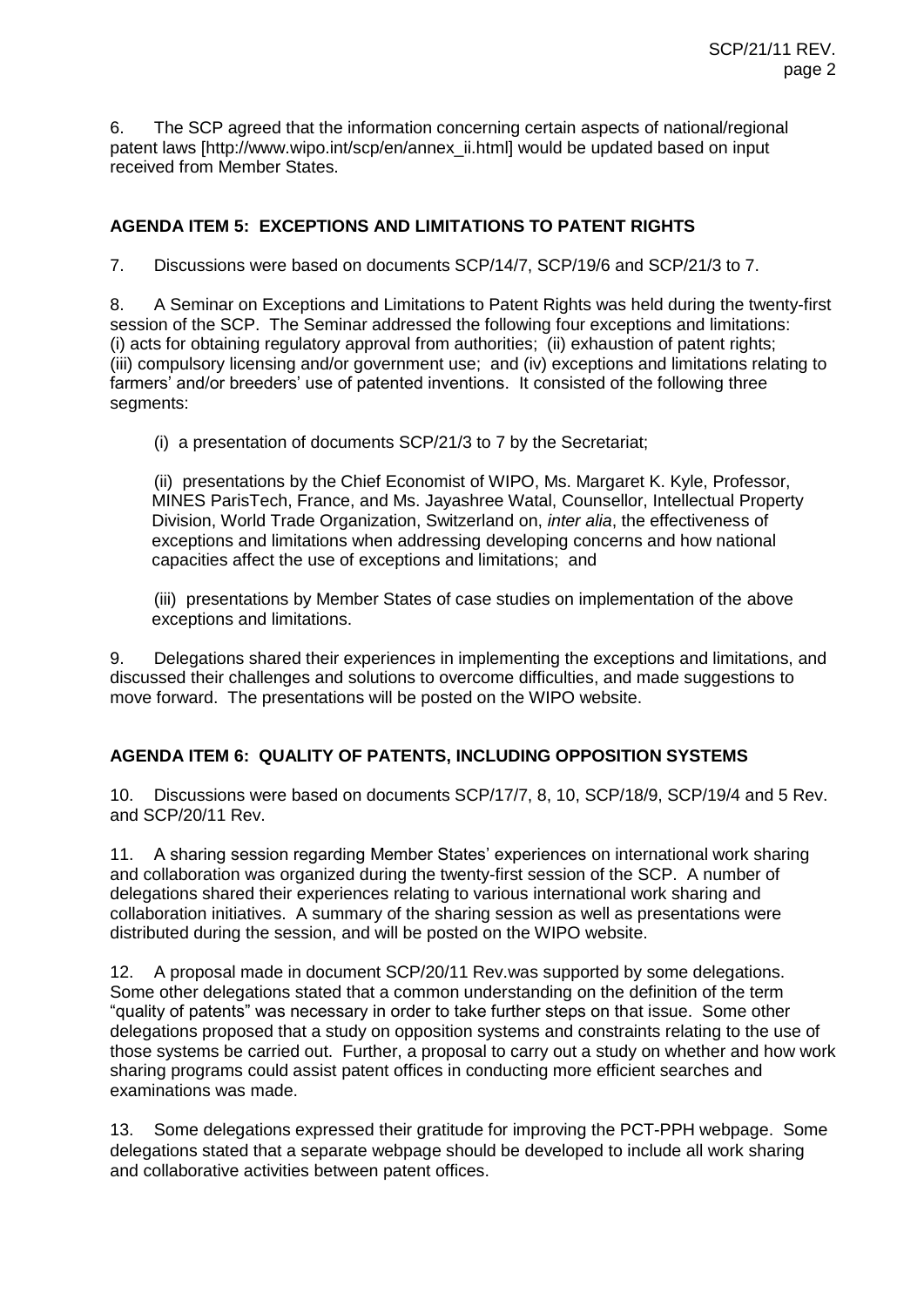## **AGENDA ITEM 7: PATENTS AND HEALTH**

14. Discussions were based on documents SCP/16/7, SCP/16/7 Corr., SCP/17/11 and SCP/21/8 and 9.

15. With respect to the study on the role of patent systems in promoting innovative medicines, and in fostering the technology transfer necessary to make generic and patented medicines available in developing countries/least developed countries (document SCP/21/8), delegations discussed various issues that were addressed in that study, for example, the effect of the patent system in promoting innovative medicines and transfer of technology, the role of non-patent based factors, issues arising from the use of certain indicators and WHO work on patents and pharmaceutical research and development.

16. As regards the feasibility study on the disclosure of International Nonproprietary Names (INN) in patent applications and/or patents, some delegations discussed the usefulness of the disclosure of INN in patent applications and/or patents, and stated that burdens, if any, associated with the disclosure were marginal if the respective INN was known. Some other delegations emphasized the aspects of costs and burdens of such disclosure, and underlined that INN disclosure did not facilitate patent search.

17. In addition, the Committee discussed the potential of a study on the implementation of flexibilities concerning different types of exhaustion of rights in Member States and its contents. Some delegations were of the view that activities under the agenda item "exceptions and limitations to patent rights" had sufficiently covered the issue. Some other delegations stated that analysis on how different types of exhaustion affected accessibility, quality and price of medicines had not been carried out in the documents prepared under that agenda item.

### **AGENDA ITEM 8: CONFIDENTIALITY OF COMMUNICATIONS BETWEEN CLIENTS AND THEIR PATENT ADVISORS**

18. A Seminar on the Confidentiality of Advice from Patent Advisors was held during the twenty-first session of the SCP. The seminar addressed cross-border issues relating to the confidentiality of advice from patent advisors, and practical experiences of clients as well as patent advisors were presented during the Seminar. Patent advisors' perspectives were presented by Mr. Pravin Anand, Anand and Anand, India, Mr. Jeffery Lewis, Patterson Belknap Webb & Tyler, United States of America, Mr. Wouter Pors, Bird & Bird, Netherlands, and Mr. Steven Garland, Smart & Biggar/Fetherstonhaugh, Canada. Those presentations were made on behalf of the associations of which they were members, i.e., AIPPI, AIPLA and FICPI. Clients' perspectives were presented by Mr. Hans Blöchle, Head Global Intellectual Property of the Schindler Group, Switzerland and Ms. Manisha A. Desai, Assistant General Patent Counsel, Eli Lilly and Company, United States of America. The Secretariat presented a webpage containing comprehensive information that had been produced through the work of the Committee on the subject.

19. Some delegations suggested that the Committee develop a non-binding soft law instrument (ex. WIPO Recommendation, non-binding model law, non-binding guidelines) to address cross-border aspects of the confidentiality of advice by patent advisors. Some other delegations opposed that proposal, emphasizing that the issue was a matter of each national law, and thus should not be discussed within the SCP. Some delegations suggested that a questionnaire exploring obstacles to introducing client-patent advisor privilege be carried out by the Secretariat.